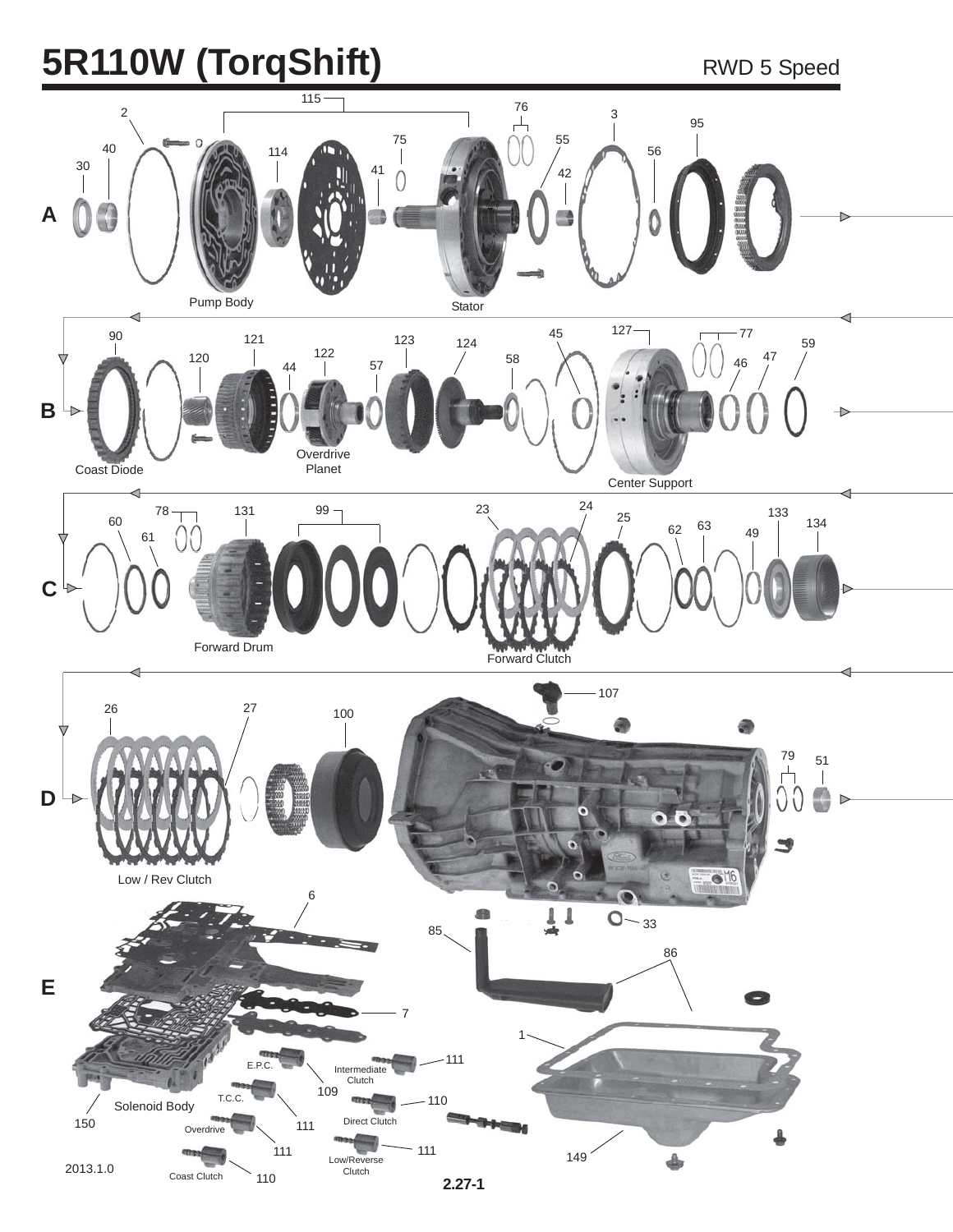# RWD 5 Speed **5R110W (TorqShift)**

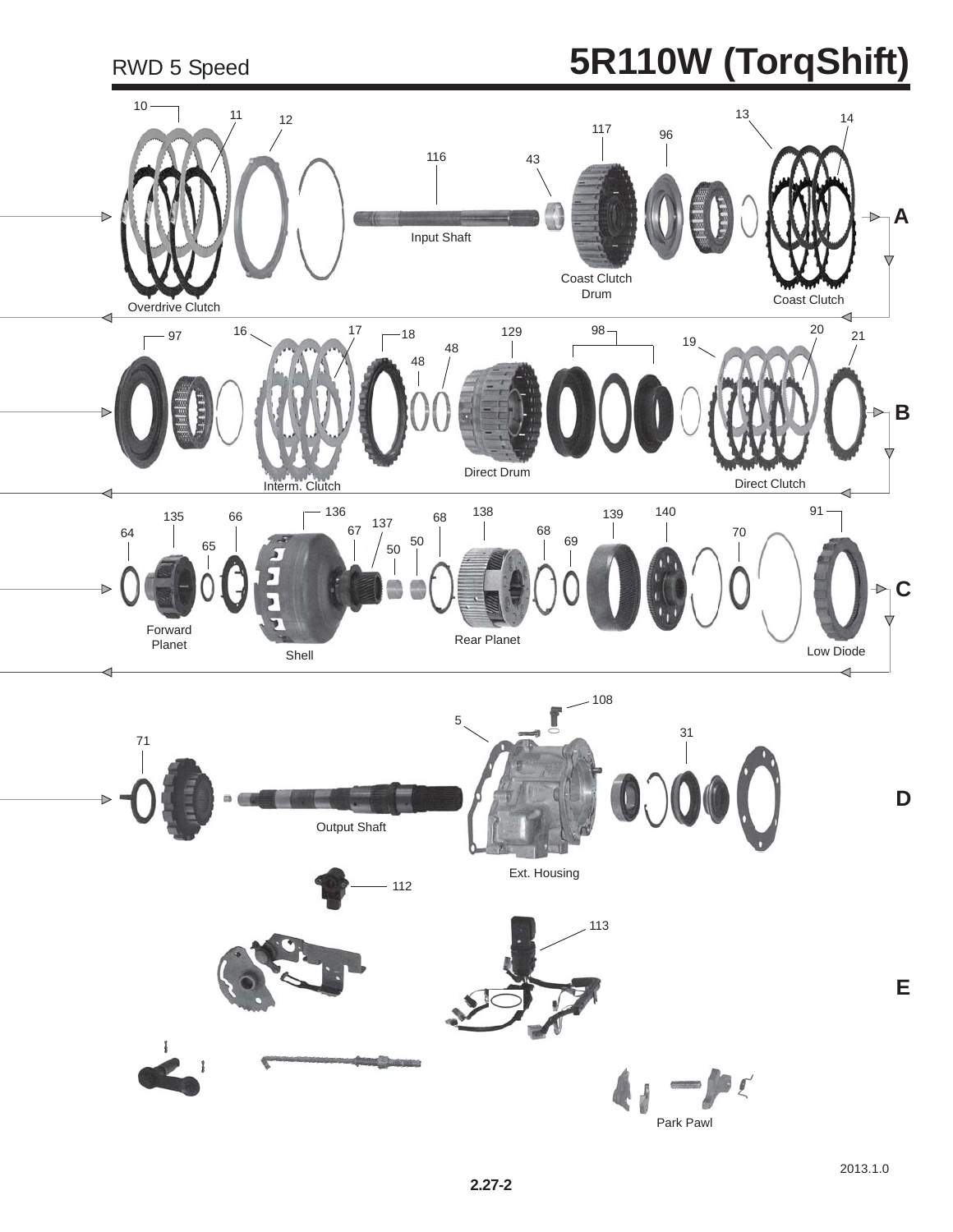#### **FORD 5R110W ('Torqshift' 5-Speed RWD)**

| ILL.<br>NO.                     | <b>PART</b><br><b>NUMBER</b> | <b>PER</b><br><b>CAR</b>     | <b>DESCRIPTION</b>                                                                                  |                                                                                                  | <b>YEARS</b> |
|---------------------------------|------------------------------|------------------------------|-----------------------------------------------------------------------------------------------------|--------------------------------------------------------------------------------------------------|--------------|
|                                 | <b>TM5R110W</b>              |                              |                                                                                                     |                                                                                                  |              |
|                                 |                              |                              | <b>REBUILDER BOX KITS</b>                                                                           |                                                                                                  |              |
|                                 |                              |                              |                                                                                                     |                                                                                                  |              |
| ---                             | K3800-S <sup>1,2</sup>       |                              |                                                                                                     |                                                                                                  |              |
|                                 | K3800B-S <sup>1,2</sup>      |                              |                                                                                                     |                                                                                                  |              |
|                                 |                              |                              | <b>Steel Plate Sub-Kits:</b>                                                                        |                                                                                                  |              |
| ---                             | K3800-9<br>K3800B-9          |                              |                                                                                                     |                                                                                                  |              |
|                                 |                              |                              |                                                                                                     |                                                                                                  |              |
|                                 | $\mathbf{1}$                 |                              |                                                                                                     | Does not include Molded Rubber Pan Gasket (37170GR), Molded Rubber Piston Kit (K38900-4) nor the |              |
|                                 |                              |                              | Rear Seal for the fixed yoke design (38551A).                                                       |                                                                                                  |              |
|                                 |                              |                              | <sup>2</sup> Vehicles with P.T.O. (Power Take Off) cover require a PTO Gasket, please order 37106K. |                                                                                                  |              |
|                                 |                              |                              | <b>OVERHAUL KITS, GASKET SETS AND SEAL KITS</b>                                                     |                                                                                                  |              |
|                                 |                              |                              |                                                                                                     |                                                                                                  |              |
| ---                             | K38900 <sup>1,2</sup>        |                              |                                                                                                     |                                                                                                  |              |
|                                 | T38900MAX <sup>1,2</sup>     |                              |                                                                                                     |                                                                                                  |              |
|                                 | K38900-1 <sup>1,2</sup>      |                              |                                                                                                     |                                                                                                  |              |
| ---                             | K38900-7<br>K38900-81,2      |                              |                                                                                                     |                                                                                                  |              |
| ---                             | K38900-3                     |                              |                                                                                                     |                                                                                                  |              |
|                                 |                              |                              | <b>GASKET AND RUBBER COMPONENTS</b>                                                                 |                                                                                                  |              |
|                                 |                              |                              |                                                                                                     |                                                                                                  |              |
| 1E                              | 37170GR                      | $\mathbf{1}$                 |                                                                                                     |                                                                                                  |              |
| 2A                              | 37100                        | 1                            |                                                                                                     |                                                                                                  |              |
| 3A                              | 38101                        | 1                            |                                                                                                     |                                                                                                  |              |
| $---$                           | 37106K                       | $\mathbf{1}$                 |                                                                                                     |                                                                                                  |              |
| 5D<br>6E                        | 38110<br>38102               | $\mathbf{1}$<br>$\mathbf{1}$ |                                                                                                     |                                                                                                  |              |
| 7E                              | 38615                        | 1                            |                                                                                                     |                                                                                                  |              |
|                                 |                              |                              |                                                                                                     |                                                                                                  |              |
|                                 |                              |                              | <b>CLUTCH PLATES</b>                                                                                |                                                                                                  |              |
| 10A                             | 38310                        | 3                            |                                                                                                     |                                                                                                  |              |
| 11A                             | 38311                        | 3                            |                                                                                                     |                                                                                                  |              |
|                                 | 12A 37314                    | $\mathbf{1}$                 |                                                                                                     |                                                                                                  |              |
| $\frac{1}{2}$                   | <b>K38354PP</b>              | 1                            |                                                                                                     |                                                                                                  |              |
| 13A                             | 38308                        | 3                            |                                                                                                     |                                                                                                  |              |
| 14A                             | 38309                        | 3                            |                                                                                                     |                                                                                                  |              |
| 16B                             | 38306                        | 3                            |                                                                                                     |                                                                                                  |              |
| 16B                             | 38306B                       | $3 - 4$                      |                                                                                                     |                                                                                                  |              |
| 17B                             | 38307                        | 3                            |                                                                                                     |                                                                                                  |              |
| 17B                             | 38307B                       | $3 - 4$                      |                                                                                                     |                                                                                                  |              |
| 18B                             | 38312                        | $\mathbf{1}$                 |                                                                                                     |                                                                                                  |              |
| 18B                             | 38312B                       | $\mathbf{1}$                 |                                                                                                     |                                                                                                  |              |
| ---                             | <b>K38352PP</b>              | $\mathbf{1}$                 |                                                                                                     |                                                                                                  |              |
| ---                             | K38352BPP 1                  |                              |                                                                                                     |                                                                                                  |              |
| 19B                             | 38304                        | 4                            |                                                                                                     |                                                                                                  |              |
| 20 <sub>B</sub>                 | 38305                        | 4                            |                                                                                                     |                                                                                                  |              |
| 21B                             | 38316                        | 1                            |                                                                                                     |                                                                                                  |              |
| 21B                             | 38316A                       | 1                            |                                                                                                     |                                                                                                  |              |
| $\overline{\phantom{a}}$        | <b>K38353PP</b>              | 1                            |                                                                                                     | Direct Clutch G3 PowerPack (Contains Modified Piston - Alto)  2003-On                            |              |
| 23C                             | 38302                        | 4                            |                                                                                                     | Forward Friction (Hardened Splines)  90 "V" Teeth, .077" - 6.25" O.D.  2003-04                   |              |
| 23C                             | 38302B                       | 4                            |                                                                                                     | Forward Friction (Hardened Splines)  76 "Square" Teeth, .077" - 6.38" O.D.  2005-On              |              |
| 24C                             | 38305                        | $\overline{4}$               |                                                                                                     |                                                                                                  |              |
| 24C                             | 38303B                       | $\overline{4}$               |                                                                                                     |                                                                                                  |              |
| ---                             | K38351PP<br>K38351BPP 1      | 1                            |                                                                                                     |                                                                                                  |              |
| $\overline{\phantom{a}}$<br>25C | 38316                        | 1                            |                                                                                                     |                                                                                                  |              |
| 25C                             | 38315B                       | $\mathbf{1}$                 | Forward Pressure Plate                                                                              | $204" - 5.380"$ I.D.                                                                             | 2005-On      |

2013.**3.0**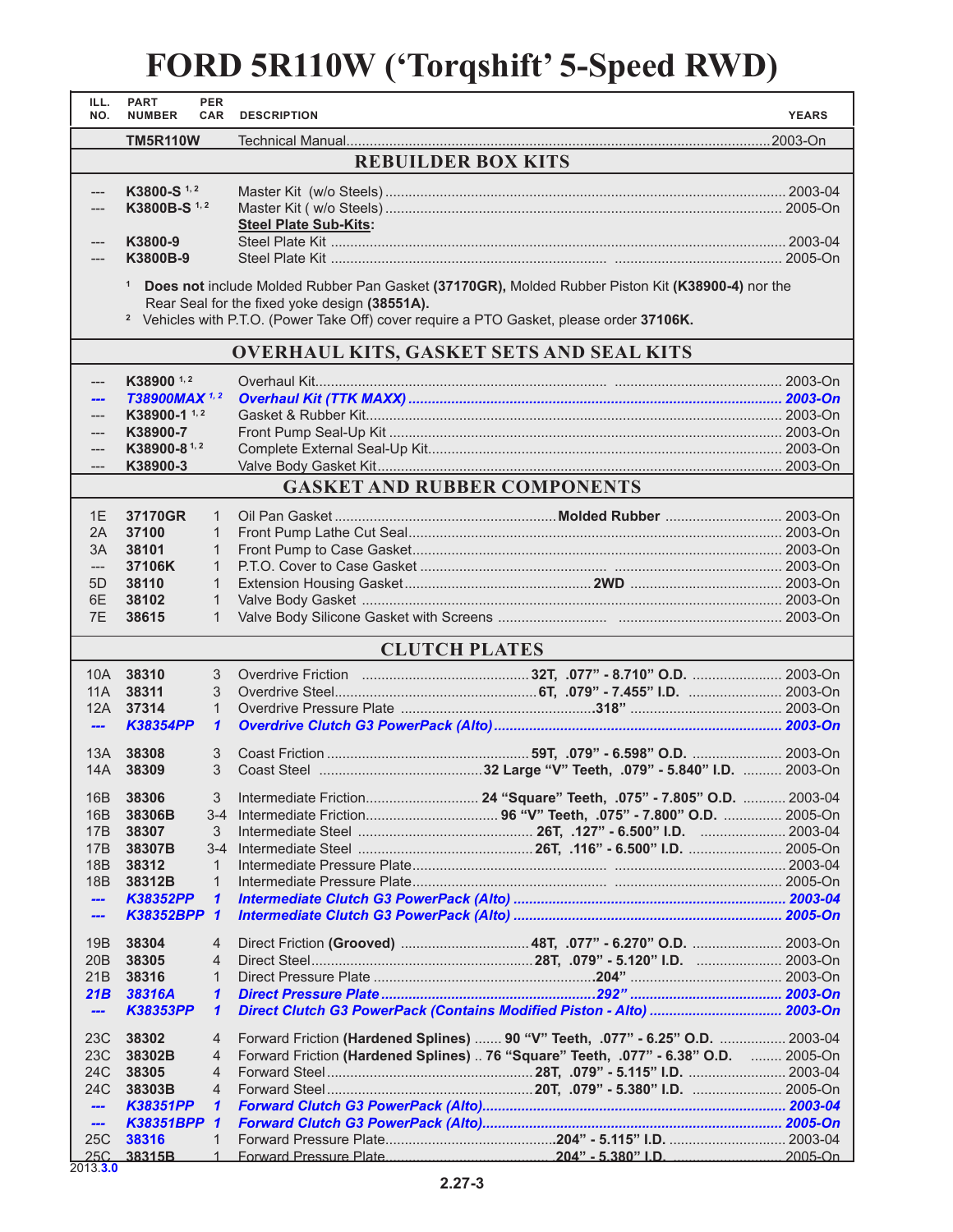#### **FORD 5R110W ('Torqshift' 5-Speed RWD)**

| ILL.<br>NO.                        | <b>PART</b><br><b>NUMBER</b>   | <b>PER</b><br><b>CAR</b>       | <b>DESCRIPTION</b>                                                                                      | <b>YEARS</b> |  |  |  |
|------------------------------------|--------------------------------|--------------------------------|---------------------------------------------------------------------------------------------------------|--------------|--|--|--|
|                                    | <b>CLUTCH PLATES - Cont'd.</b> |                                |                                                                                                         |              |  |  |  |
| 26D                                | 38321<br>6                     |                                |                                                                                                         |              |  |  |  |
| 27 <sub>D</sub>                    | 36505                          | 6                              |                                                                                                         |              |  |  |  |
| ---                                | K38323E                        | 1                              | Low/Reverse Friction and Steel Kit (Modified Plates, Cut-off Old Captured Plates Install These) 2008 Or |              |  |  |  |
| ---                                | <b>K3800-F</b>                 | $\mathbf{1}$                   |                                                                                                         |              |  |  |  |
| ---                                | <b>K3800HP-F</b>               | $\mathbf{1}$                   |                                                                                                         |              |  |  |  |
|                                    | <b>K3800B-F</b>                | $\mathbf{1}$                   |                                                                                                         |              |  |  |  |
|                                    | K3800BHP-F1                    |                                |                                                                                                         |              |  |  |  |
|                                    | K3800BHP-91                    |                                |                                                                                                         |              |  |  |  |
|                                    |                                |                                | <b>METAL CLAD SEALS</b>                                                                                 |              |  |  |  |
| 30A                                | 38526                          | 1                              |                                                                                                         |              |  |  |  |
| 31D                                | 38551                          | 1                              |                                                                                                         |              |  |  |  |
| 31D                                | 38551A                         | $\mathbf{1}$                   |                                                                                                         |              |  |  |  |
| $---$                              | 38551A                         | $\mathbf{1}$                   |                                                                                                         |              |  |  |  |
| 33D                                | 26507                          | $\mathbf{1}$                   |                                                                                                         |              |  |  |  |
|                                    |                                |                                | <b>BUSHINGS</b>                                                                                         |              |  |  |  |
| ---                                | K38980                         | 1                              |                                                                                                         |              |  |  |  |
| 40A                                | 47005                          | 1                              |                                                                                                         |              |  |  |  |
| 41A                                | 36000A                         | 1                              |                                                                                                         |              |  |  |  |
| 42A                                | 36001A                         | 1                              |                                                                                                         |              |  |  |  |
| 43A                                | 38000                          | $\mathbf{1}$                   |                                                                                                         |              |  |  |  |
| 44B                                | 38001                          | $\mathbf{1}$                   |                                                                                                         |              |  |  |  |
| 45B                                | 38002                          | $\mathbf{1}$                   |                                                                                                         |              |  |  |  |
| 46B                                | 38003                          | $\mathbf{1}$                   |                                                                                                         |              |  |  |  |
| 47 <sub>B</sub><br>48B             | 38004<br>38006                 | $\mathbf{1}$<br>$\overline{2}$ |                                                                                                         |              |  |  |  |
| 48B                                | 38006Y                         | 1                              |                                                                                                         |              |  |  |  |
| $\overline{1}$                     | 38010                          | 1                              |                                                                                                         |              |  |  |  |
| $\frac{1}{2}$                      | 38010Y                         | 1                              |                                                                                                         |              |  |  |  |
| 49C                                | 38009                          | 1                              |                                                                                                         |              |  |  |  |
| <b>49C</b>                         | 38009B                         | $\mathbf{1}$                   |                                                                                                         |              |  |  |  |
| 50C                                | 36005                          | $\overline{2}$                 |                                                                                                         |              |  |  |  |
| 51D                                | 38007                          | $\mathbf{1}$                   |                                                                                                         |              |  |  |  |
| <b>THRUST WASHERS AND BEARINGS</b> |                                |                                |                                                                                                         |              |  |  |  |
| ---                                | K38940                         | $\mathbf 1$                    | <b>Thrust Washer Kit</b>                                                                                |              |  |  |  |
|                                    | K38940B                        | $\mathbf{1}$                   |                                                                                                         |              |  |  |  |
|                                    | K38941                         | $\mathbf{1}$                   |                                                                                                         |              |  |  |  |
| 55A                                | 37400                          | $\mathbf{1}$                   |                                                                                                         |              |  |  |  |
| 56A                                | 37425                          | $\mathbf{1}$                   |                                                                                                         |              |  |  |  |
| 57B                                | 53420                          | 1                              |                                                                                                         |              |  |  |  |
| 58B                                | 53423                          | $\mathbf{1}$                   |                                                                                                         |              |  |  |  |
| 59B                                | 38401                          | 1                              | Center Support to Direct Drum Washer (Rear)  2 Alignment Dowels  2003-On                                |              |  |  |  |
| 60C<br>61C                         | 38402<br>38420                 | $\mathbf{1}$<br>$\mathbf{1}$   |                                                                                                         |              |  |  |  |
| 62C                                | 38421                          | $\mathbf{1}$                   |                                                                                                         |              |  |  |  |
| 63C                                | 36421                          | $\mathbf{1}$                   | Forward Drum to Ring Gear Hub Washer  Metal, 3 Tabs  2003-On                                            |              |  |  |  |
| 63C                                | 38403                          | $\mathbf{1}$                   | Forward Drum to Ring Gear Hub Washer  Plastic, 3 Tabs  2003-On                                          |              |  |  |  |
| 63C                                | 38403B                         | $\mathbf{1}$                   | Forward Drum to Ring Gear Hub Washer  Plastic, 3 Aligning Pins  2005-On                                 |              |  |  |  |
| 64C                                | 37422H                         | $\mathbf{1}$                   |                                                                                                         |              |  |  |  |
| 64C                                | 38422B                         | $\mathbf{1}$                   | Forward Ring Gear Hub to Planetary Bearing  2.062" I.D.  2005-On                                        |              |  |  |  |
| 65C                                | 38421                          | 1                              |                                                                                                         |              |  |  |  |
| 66C                                | 38404                          | 1                              | Forward Planet/Lube Dam Washer  6 Tabs - 3.980" O.D.  2003-04                                           |              |  |  |  |
| 66C                                | 38404B                         | 1                              | Forward Planet/Lube Dam Washer  6 Tabs - 4.375" O.D.  2005-On                                           |              |  |  |  |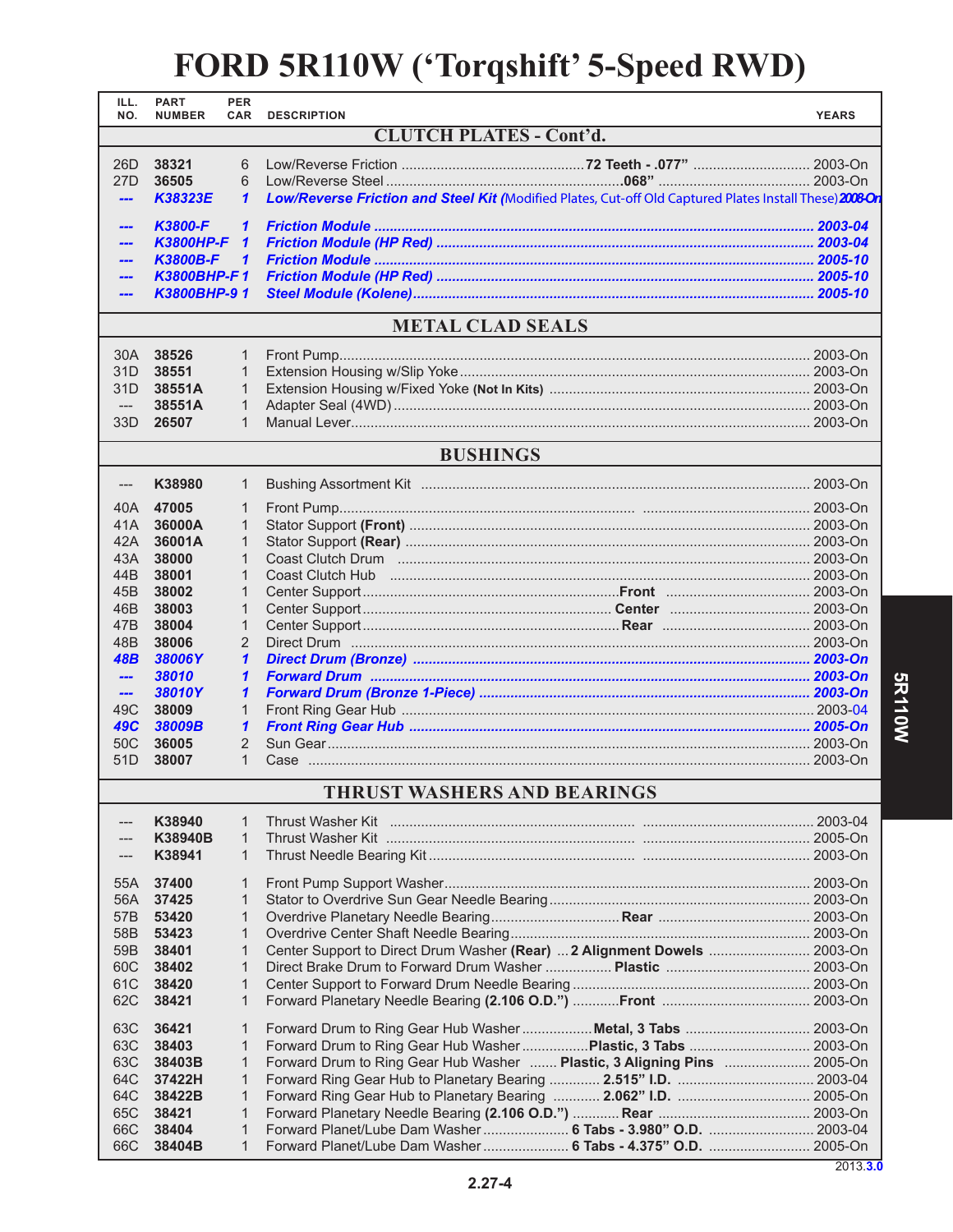## **5R110W (Torqshift) - Cont'd.**

| ILL.<br>NO.                  | <b>PART</b><br><b>NUMBER</b>             | <b>PER</b><br><b>CAR</b> | <b>DESCRIPTION</b>                                                                                                                                                                                              | <b>YEARS</b> |  |
|------------------------------|------------------------------------------|--------------------------|-----------------------------------------------------------------------------------------------------------------------------------------------------------------------------------------------------------------|--------------|--|
|                              | <b>THRUST WASHERS - Cont'd.</b>          |                          |                                                                                                                                                                                                                 |              |  |
| 67C                          | K38405                                   | $\mathbf{1}$             |                                                                                                                                                                                                                 |              |  |
| 67C                          | K38405                                   | $\mathbf{1}$             |                                                                                                                                                                                                                 |              |  |
| 68C                          | 38406                                    | $\mathbf 1$              | Reverse Planetary Washer (Front) 4 Plastic "D" Pins  2003-08                                                                                                                                                    |              |  |
| 68C                          |                                          |                          |                                                                                                                                                                                                                 |              |  |
| 69C                          | 38406<br>38421                           | $\mathbf{1}$<br>1        | Reverse Planetary Washer (Rear) 4 Plastic "D" Pins  2003-08                                                                                                                                                     |              |  |
| 70C                          | 38423                                    | $\mathbf{1}$             |                                                                                                                                                                                                                 |              |  |
| 71D                          | 38407                                    | $\mathbf 1$              |                                                                                                                                                                                                                 |              |  |
|                              |                                          |                          | <b>SEALING RINGS</b>                                                                                                                                                                                            |              |  |
|                              |                                          |                          |                                                                                                                                                                                                                 |              |  |
| ---                          | K38901                                   | $\mathbf{1}$             |                                                                                                                                                                                                                 |              |  |
| 75A                          | 37200T                                   | $\mathbf{1}$             |                                                                                                                                                                                                                 |              |  |
| 76A l                        | 37201T                                   | $\overline{2}$           |                                                                                                                                                                                                                 |              |  |
| 77B                          | 38202                                    | $\overline{2}$           |                                                                                                                                                                                                                 |              |  |
| 78C<br>79 <sub>D</sub>       | 38203                                    | 2<br>2                   |                                                                                                                                                                                                                 |              |  |
|                              | 38204                                    |                          |                                                                                                                                                                                                                 |              |  |
|                              |                                          |                          | <b>TRANSMISSION OIL FILTERS</b>                                                                                                                                                                                 |              |  |
| 85E                          | 38600                                    | $\mathbf{1}$             |                                                                                                                                                                                                                 |              |  |
| 85E                          | 38600E                                   | $\mathbf{1}$             |                                                                                                                                                                                                                 |              |  |
| 86E                          | <b>ATK-241</b>                           | $\mathbf{1}$             |                                                                                                                                                                                                                 |              |  |
| 86E                          | <b>ATK-263</b>                           | $\mathbf{1}$             |                                                                                                                                                                                                                 |              |  |
| 7E                           | 38615                                    | 1                        |                                                                                                                                                                                                                 |              |  |
| ---                          | 38609                                    | 1                        |                                                                                                                                                                                                                 |              |  |
|                              | 38609A                                   | 1                        |                                                                                                                                                                                                                 |              |  |
| ---                          | 38609E                                   | $\mathbf{1}$             |                                                                                                                                                                                                                 |              |  |
|                              |                                          |                          | Note: Flush cooler ahead of the cooler line filter or damage to the cooler filter will occur.                                                                                                                   |              |  |
|                              |                                          |                          | <b>SPRAGS AND ROLLER CLUTCHES</b>                                                                                                                                                                               |              |  |
| 90 <sub>B</sub>              | 38815                                    | $\mathbf{1}$             |                                                                                                                                                                                                                 |              |  |
| 90 <sub>B</sub>              | 38815B                                   | $\mathbf{1}$             |                                                                                                                                                                                                                 |              |  |
| 90 <sub>B</sub>              | 38815D                                   | $\mathbf{1}$             |                                                                                                                                                                                                                 |              |  |
| 91C                          | 38813                                    | $\mathbf{1}$             |                                                                                                                                                                                                                 |              |  |
| 91C                          | 38813B                                   | $\mathbf{1}$             |                                                                                                                                                                                                                 |              |  |
| <b>MOLDED RUBBER PISTONS</b> |                                          |                          |                                                                                                                                                                                                                 |              |  |
|                              |                                          |                          |                                                                                                                                                                                                                 |              |  |
| ---                          | K38900-4                                 | $\mathbf 1$              |                                                                                                                                                                                                                 |              |  |
|                              | K38900-4BL 1                             |                          |                                                                                                                                                                                                                 |              |  |
| 95A                          | 38844                                    | 1                        |                                                                                                                                                                                                                 |              |  |
| 96A l                        | 38846                                    | $\mathbf{1}$             |                                                                                                                                                                                                                 |              |  |
| 97B                          | 38842                                    | $\mathbf{1}$             |                                                                                                                                                                                                                 |              |  |
| 98B                          | K38843                                   | $\mathbf{1}$             | Direct & Direct Balance Clutch Piston Kit  Molded Rubber  2003-On                                                                                                                                               |              |  |
| 99C                          | K38841<br>100D 38840                     | $\mathbf{1}$<br>1        | Forward & FWD.Balance Clutch Piston Kit  Molded Rubber  2003-On                                                                                                                                                 |              |  |
|                              |                                          |                          |                                                                                                                                                                                                                 |              |  |
|                              | SHIFT ENHANCEMENT KITS AND MISCELLANEOUS |                          |                                                                                                                                                                                                                 |              |  |
|                              | K38944                                   | 1                        | Shift Kit (TransGo)  Upgraded Includes NEW P.R Valve to Save Pumps . 2003-On<br>Addresses: High Line Pressure, Hard Parts Failure and Case Lug Blowout, Runaway<br>Reverse or No Reverse and Neutral at a Stop. |              |  |
|                              | K38948                                   | 1                        | Addresses: Accidental Venting of Fluid. Creates a New Vent Circuit.                                                                                                                                             |              |  |
|                              |                                          |                          |                                                                                                                                                                                                                 |              |  |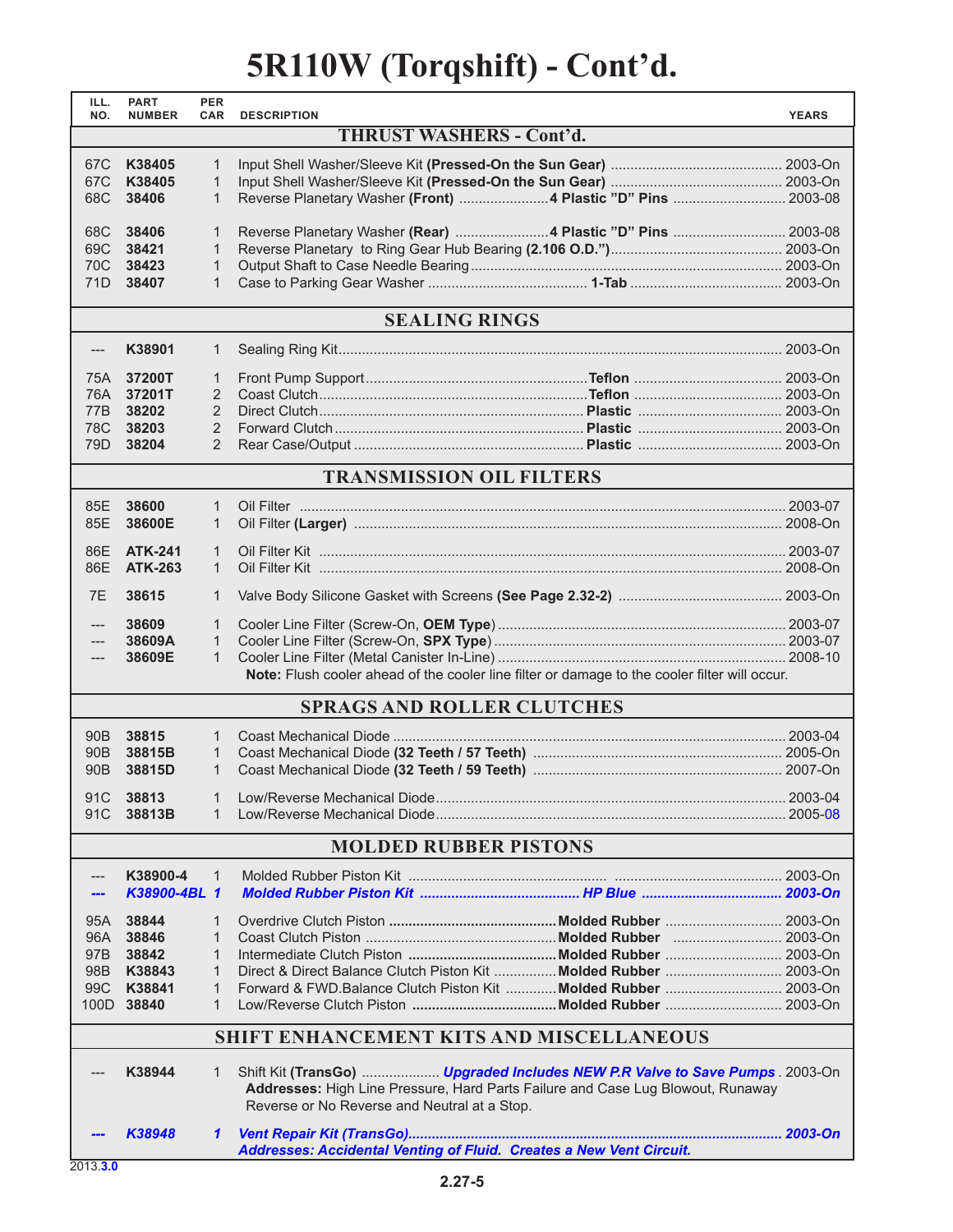### **5R110W (Torqshift) - Cont'd.**

| ILL.<br>NO.         | <b>PART</b><br><b>NUMBER</b> | <b>PER</b><br><b>CAR</b>     | <b>DESCRIPTION</b>                                                                                                                                               | <b>YEARS</b> |  |
|---------------------|------------------------------|------------------------------|------------------------------------------------------------------------------------------------------------------------------------------------------------------|--------------|--|
|                     |                              |                              | <b>SHIFT ENHANCEMENTS - Cont'd.</b>                                                                                                                              |              |  |
| ---                 | K38887                       | $\mathbf{1}$                 |                                                                                                                                                                  |              |  |
|                     |                              |                              | Addresses: TCC Cycling or Slipping, Code 741 or 1783 and High Operating Temps.                                                                                   |              |  |
|                     |                              |                              |                                                                                                                                                                  |              |  |
|                     | K38989                       | $\mathbf{1}$                 | Oversized Pressure Regulator Valve Kit (Sonnax, Use w/K38589 Tool Kit)  2003-On<br>Addresses: High or Low Line Pressure, Delayed Engagements and Converter Slip. |              |  |
|                     |                              |                              |                                                                                                                                                                  |              |  |
|                     | K38880                       | $\mathbf{1}$                 | Pressure Switch Plug Kit (TransGo, Includes Five Plugs/O'Rings)  2003-On<br>Addresses: Broken Dummy Plugs or Pressure Switches. Prevents Friction Failure.       |              |  |
|                     |                              |                              |                                                                                                                                                                  |              |  |
|                     | K38884B                      | 1                            | Addresses: TCC Cycling or Slipping, Code 741 or 1783 and High Operating Temps.                                                                                   |              |  |
|                     |                              |                              | <b>ELECTRONIC COMPONENTS</b>                                                                                                                                     |              |  |
|                     |                              |                              |                                                                                                                                                                  |              |  |
|                     | 107D 38875A                  | $\mathbf{1}$                 |                                                                                                                                                                  |              |  |
|                     | 108D 38876                   | 1                            | Output Shaft Speed Sensor  3-Pin Connector, 325-485 Ohms  2003-On                                                                                                |              |  |
|                     | 109E 38879                   | $\mathbf{1}$                 |                                                                                                                                                                  |              |  |
|                     | 110E 38871                   | $\mathbf{1}$                 |                                                                                                                                                                  |              |  |
|                     | 110E 38871                   | $\mathbf{1}$                 |                                                                                                                                                                  |              |  |
|                     | 111E 38870                   | $\mathbf{1}$                 | Low/Reverse Clutch Solenoid  Directly Proportional  2003-On                                                                                                      |              |  |
|                     | 111E 38870                   | $\mathbf{1}$                 |                                                                                                                                                                  |              |  |
|                     | 111E 38870<br>111E 38870     | $\mathbf{1}$<br>$\mathbf{1}$ |                                                                                                                                                                  |              |  |
|                     |                              |                              |                                                                                                                                                                  |              |  |
|                     | 112E 38877                   | $\mathbf{1}$                 |                                                                                                                                                                  |              |  |
|                     | 113E 38869 <sup>3</sup>      | $\mathbf{1}$                 | Bulkhead Connector/Internal Wiring Harness. (Use 38869B and K38880)  2003                                                                                        |              |  |
|                     | 113E 38869B <sup>3</sup>     | $\mathbf{1}$                 | Bulkhead Connector/Internal Wiring Harness (Units w/o 38878PS Switches)  2003-On                                                                                 |              |  |
| ---                 | 38878PS <sup>3</sup>         | 5                            | <sup>3</sup> 2003 vehicles came equipped with "non-operational" Fluid Pressure Switches (38878PS).                                                               |              |  |
|                     |                              |                              | When purchasing a wiring harness for a 2003 unit, please order the 38869B and                                                                                    |              |  |
|                     |                              |                              | disregard the Fluid Pressure Switches, the unit functions properly without any issues.                                                                           |              |  |
| ---                 | K38880                       | 1.                           | Fluid Pressure Switch Plug Kit (TransGo, Includes Five Plugs/O'Rings)  2003-On                                                                                   |              |  |
|                     |                              |                              | Addresses: Broken Dummy Plugs or Pressure Switches. Prevents Friction Failure.                                                                                   |              |  |
|                     | 38878T<br><b>GS-60</b>       | 1<br>$\mathbf{1}$            |                                                                                                                                                                  |              |  |
|                     |                              |                              |                                                                                                                                                                  |              |  |
|                     |                              |                              | <b>HARD PARTS</b>                                                                                                                                                |              |  |
|                     |                              |                              | Note: When ordering Hard Parts, please add the appropriate suffix: (-R) Reman, (-U) Used, (-A) Aftermarket.                                                      |              |  |
|                     | 114A K38965                  |                              |                                                                                                                                                                  |              |  |
|                     | 114A K38965A                 | 1<br>$\mathbf{1}$            |                                                                                                                                                                  |              |  |
|                     |                              |                              |                                                                                                                                                                  |              |  |
|                     | 115A K38895<br>115A K38895B  | $\mathbf{1}$<br>$\mathbf{1}$ |                                                                                                                                                                  |              |  |
|                     | 115A K38895C                 | $\mathbf{1}$                 |                                                                                                                                                                  |              |  |
|                     |                              |                              |                                                                                                                                                                  |              |  |
|                     | 116A 37851E<br>130A 37851EHP | 1<br>$\mathbf{1}$            | Input Shaft (Late Design - 12mm Shorter - High Performance Billet)  2003-On                                                                                      |              |  |
|                     | 117A 38803                   | $\mathbf{1}$                 |                                                                                                                                                                  |              |  |
|                     | 117A 38803B                  | 1                            |                                                                                                                                                                  |              |  |
|                     | 117A 38803D                  | $\mathbf{1}$                 |                                                                                                                                                                  |              |  |
| $\frac{1}{2}$       | K38803                       | 1                            |                                                                                                                                                                  |              |  |
| $\qquad \qquad - -$ | K38803B                      | $\mathbf{1}$                 |                                                                                                                                                                  |              |  |
| $---$               | K38803D<br>120B 38855        | $\mathbf{1}$<br>1            |                                                                                                                                                                  |              |  |
|                     | 120B 38855B                  | $\mathbf{1}$                 |                                                                                                                                                                  |              |  |
|                     | 120B 38855D                  | $\mathbf{1}$                 |                                                                                                                                                                  |              |  |
|                     | 121B 38856                   | $\mathbf{1}$                 |                                                                                                                                                                  |              |  |